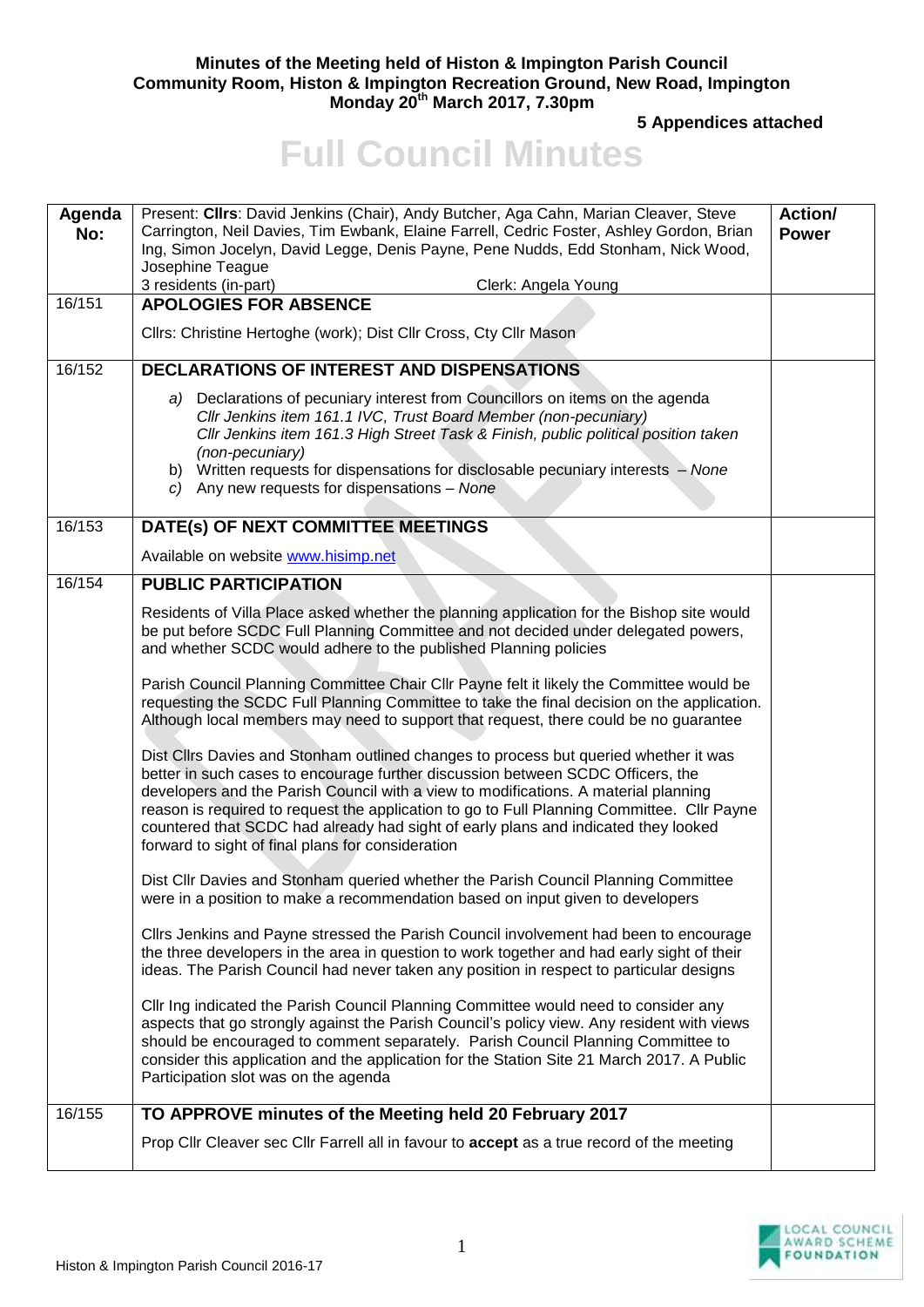| 156.1<br>Actions List (Appx 1) copied to all and accepted. Additional discussion on:<br>Item 046.3 Facebook Profile Cllr Stonham working with Mrs O'Brien. Implications to be<br><b>EWS</b><br>addressed<br><b>JDJ/BSI</b><br>Item 085 Longstanding issues. Cllr Jenkins and Ing to meet 23 March<br>Item 144.1 County Council Tax - Social Care Element responses received from CEO at<br>County Council and from a Labour County Cllr<br>16/157<br><b>TO RECEIVE REPORTS</b><br>157.1<br>County Council written report received from Cty Cllr Jenkins noted, covering: Full<br>Council; Committee Meetings; Consultations; Local Matters. Additional discussion on:<br>Histon Road Cllr Ing and Payne had met representatives of Local Liaison Forum (Darwin<br>Green). Cty Cllr Jenkins had no official update but was following through on issues at<br>County Council. He would investigate invitation promised for Histon & Impington Parish<br>Council to panel looking at Darwin Green junction<br>Highways & Community Infrastructure CIIr Jenkins outlined discussions and meeting<br><b>JDJ/ALB</b><br>planned with Cllr Butcher and himself to move proposals on<br><b>South Cambs</b> written report received from Dist Cllrs Stonham and Davies, noted<br>covering: Waterbeach new town; Budget; Council priorities; Bin Collection days;<br>Appointment of new CEO; Mental Wellbeing Workshop<br>157.2<br>Clerk's Report (Pg 1 - 2) (Appx 2) accepted. Additional discussion on:<br>Histon & Impington Feast road closure application. AGREED to support request to County<br><b>FLA</b><br>Council. Feast Committee are requested to fully explain details to all residents directly<br><b>Committee</b><br>affected. Finance, Legal & Admin Committee to look at part funding request 10 April 2017<br>Police Panel 22 February Cllr Farrell attended. Any issues surrounding A14 re-direction of<br>traffic should be directly reported to Chief Inspector Sutherland<br>Freedom of Information, Data Protection, and General Power of Competence Training<br>date now 18 May 2017<br>Police Community Safety Day 10 March Cllr Farrell attended, notes to be circulated<br>EF<br>Councillor Training Clerk to provide immediate dates for any Cllr training session to newer<br><b>May 2018</b><br>Councillors. AGREED to look at tailored training at Histon & Impington May/June 2018<br>157.3<br>Chairman's Report (Appx 3) noted and accepted. Additional discussion on:<br>Firs House meeting on Infant School site options. Start of a dialogue noted<br>Anti-Social Behaviour Issues Cllr Jenkins reported on a programme of actions agreed with<br>Police and Impington Village College. Cllr Nudds detailed anti-social behaviour at and<br>around the Guided Busway and Crossing Keepers Hut. Cllr Jenkins agreed to contact<br><b>JDJ</b><br>Chief Insp Sutherland and arrange a site meeting with Campbell Ross-Bain and PCSOs<br>157.4<br><b>Other Committee Chairs reports/Items for Decision</b><br>Highways Committee next meeting due 20 April<br>Recreation Committee next meeting due 27 March<br>Employment Committee next meeting due 23 March<br>"Auto Enrolment" Pensions: Paper provided to all. The following actions proposed:<br>The office together with support from Chairs of Finance Legal & Admin, and<br>Employment prepare and register a scheme as soon as possible<br>The initial scheme registration should be based around a pension scheme provider<br>that does not charge a set up cost<br>That an IFA is engaged to recommend a provider which is compatible with our<br>current payroll processing arrangements and provides a good return on<br>investment for the pension holders - budget of up to £1,000 funded from<br>general reserves<br>That a proposal is made to Council for the confirmation of the scheme to be<br>used in practice and the registration is amended in time for the first potential new<br>employee. Proposed Cllr Ing<br>Cllr Ing outlined reasons for meeting the "staging date" of 1 <sup>st</sup> may 2017 and detailed<br>current position re pension provision by Histon & Impington Parish Council. Noted a 12<br>month fixed term contract likely for a new Grounds Maintenance Operative around July<br>2017. Seconded Cllr Teague all in favour and AGREED. Noted Cllr Payne now on the<br><b>Local Pension Board</b><br>Proposed Cllr Ing that:<br>Council to decide on the contribution rate to be made by the Council to each | 16/156 | <b>MATTERS ARISING FROM PREVIOUS MEETING</b> |  |
|--------------------------------------------------------------------------------------------------------------------------------------------------------------------------------------------------------------------------------------------------------------------------------------------------------------------------------------------------------------------------------------------------------------------------------------------------------------------------------------------------------------------------------------------------------------------------------------------------------------------------------------------------------------------------------------------------------------------------------------------------------------------------------------------------------------------------------------------------------------------------------------------------------------------------------------------------------------------------------------------------------------------------------------------------------------------------------------------------------------------------------------------------------------------------------------------------------------------------------------------------------------------------------------------------------------------------------------------------------------------------------------------------------------------------------------------------------------------------------------------------------------------------------------------------------------------------------------------------------------------------------------------------------------------------------------------------------------------------------------------------------------------------------------------------------------------------------------------------------------------------------------------------------------------------------------------------------------------------------------------------------------------------------------------------------------------------------------------------------------------------------------------------------------------------------------------------------------------------------------------------------------------------------------------------------------------------------------------------------------------------------------------------------------------------------------------------------------------------------------------------------------------------------------------------------------------------------------------------------------------------------------------------------------------------------------------------------------------------------------------------------------------------------------------------------------------------------------------------------------------------------------------------------------------------------------------------------------------------------------------------------------------------------------------------------------------------------------------------------------------------------------------------------------------------------------------------------------------------------------------------------------------------------------------------------------------------------------------------------------------------------------------------------------------------------------------------------------------------------------------------------------------------------------------------------------------------------------------------------------------------------------------------------------------------------------------------------------------------------------------------------------------------------------------------------------------------------------------------------------------------------------------------------------------------------------------------------------------------------------------------------------------------------------------------------------------------------------------------------------------------------------------------------------------------------------------------------------------------------------------------------------------------------------------------------------------------------------------------------------------------------------------------------------------------------------------------------------------------------------------------------------------------------------|--------|----------------------------------------------|--|
|                                                                                                                                                                                                                                                                                                                                                                                                                                                                                                                                                                                                                                                                                                                                                                                                                                                                                                                                                                                                                                                                                                                                                                                                                                                                                                                                                                                                                                                                                                                                                                                                                                                                                                                                                                                                                                                                                                                                                                                                                                                                                                                                                                                                                                                                                                                                                                                                                                                                                                                                                                                                                                                                                                                                                                                                                                                                                                                                                                                                                                                                                                                                                                                                                                                                                                                                                                                                                                                                                                                                                                                                                                                                                                                                                                                                                                                                                                                                                                                                                                                                                                                                                                                                                                                                                                                                                                                                                                                                                                                                      |        |                                              |  |
|                                                                                                                                                                                                                                                                                                                                                                                                                                                                                                                                                                                                                                                                                                                                                                                                                                                                                                                                                                                                                                                                                                                                                                                                                                                                                                                                                                                                                                                                                                                                                                                                                                                                                                                                                                                                                                                                                                                                                                                                                                                                                                                                                                                                                                                                                                                                                                                                                                                                                                                                                                                                                                                                                                                                                                                                                                                                                                                                                                                                                                                                                                                                                                                                                                                                                                                                                                                                                                                                                                                                                                                                                                                                                                                                                                                                                                                                                                                                                                                                                                                                                                                                                                                                                                                                                                                                                                                                                                                                                                                                      |        |                                              |  |
|                                                                                                                                                                                                                                                                                                                                                                                                                                                                                                                                                                                                                                                                                                                                                                                                                                                                                                                                                                                                                                                                                                                                                                                                                                                                                                                                                                                                                                                                                                                                                                                                                                                                                                                                                                                                                                                                                                                                                                                                                                                                                                                                                                                                                                                                                                                                                                                                                                                                                                                                                                                                                                                                                                                                                                                                                                                                                                                                                                                                                                                                                                                                                                                                                                                                                                                                                                                                                                                                                                                                                                                                                                                                                                                                                                                                                                                                                                                                                                                                                                                                                                                                                                                                                                                                                                                                                                                                                                                                                                                                      |        |                                              |  |
|                                                                                                                                                                                                                                                                                                                                                                                                                                                                                                                                                                                                                                                                                                                                                                                                                                                                                                                                                                                                                                                                                                                                                                                                                                                                                                                                                                                                                                                                                                                                                                                                                                                                                                                                                                                                                                                                                                                                                                                                                                                                                                                                                                                                                                                                                                                                                                                                                                                                                                                                                                                                                                                                                                                                                                                                                                                                                                                                                                                                                                                                                                                                                                                                                                                                                                                                                                                                                                                                                                                                                                                                                                                                                                                                                                                                                                                                                                                                                                                                                                                                                                                                                                                                                                                                                                                                                                                                                                                                                                                                      |        |                                              |  |
|                                                                                                                                                                                                                                                                                                                                                                                                                                                                                                                                                                                                                                                                                                                                                                                                                                                                                                                                                                                                                                                                                                                                                                                                                                                                                                                                                                                                                                                                                                                                                                                                                                                                                                                                                                                                                                                                                                                                                                                                                                                                                                                                                                                                                                                                                                                                                                                                                                                                                                                                                                                                                                                                                                                                                                                                                                                                                                                                                                                                                                                                                                                                                                                                                                                                                                                                                                                                                                                                                                                                                                                                                                                                                                                                                                                                                                                                                                                                                                                                                                                                                                                                                                                                                                                                                                                                                                                                                                                                                                                                      |        |                                              |  |
|                                                                                                                                                                                                                                                                                                                                                                                                                                                                                                                                                                                                                                                                                                                                                                                                                                                                                                                                                                                                                                                                                                                                                                                                                                                                                                                                                                                                                                                                                                                                                                                                                                                                                                                                                                                                                                                                                                                                                                                                                                                                                                                                                                                                                                                                                                                                                                                                                                                                                                                                                                                                                                                                                                                                                                                                                                                                                                                                                                                                                                                                                                                                                                                                                                                                                                                                                                                                                                                                                                                                                                                                                                                                                                                                                                                                                                                                                                                                                                                                                                                                                                                                                                                                                                                                                                                                                                                                                                                                                                                                      |        |                                              |  |
|                                                                                                                                                                                                                                                                                                                                                                                                                                                                                                                                                                                                                                                                                                                                                                                                                                                                                                                                                                                                                                                                                                                                                                                                                                                                                                                                                                                                                                                                                                                                                                                                                                                                                                                                                                                                                                                                                                                                                                                                                                                                                                                                                                                                                                                                                                                                                                                                                                                                                                                                                                                                                                                                                                                                                                                                                                                                                                                                                                                                                                                                                                                                                                                                                                                                                                                                                                                                                                                                                                                                                                                                                                                                                                                                                                                                                                                                                                                                                                                                                                                                                                                                                                                                                                                                                                                                                                                                                                                                                                                                      |        |                                              |  |
|                                                                                                                                                                                                                                                                                                                                                                                                                                                                                                                                                                                                                                                                                                                                                                                                                                                                                                                                                                                                                                                                                                                                                                                                                                                                                                                                                                                                                                                                                                                                                                                                                                                                                                                                                                                                                                                                                                                                                                                                                                                                                                                                                                                                                                                                                                                                                                                                                                                                                                                                                                                                                                                                                                                                                                                                                                                                                                                                                                                                                                                                                                                                                                                                                                                                                                                                                                                                                                                                                                                                                                                                                                                                                                                                                                                                                                                                                                                                                                                                                                                                                                                                                                                                                                                                                                                                                                                                                                                                                                                                      |        |                                              |  |
|                                                                                                                                                                                                                                                                                                                                                                                                                                                                                                                                                                                                                                                                                                                                                                                                                                                                                                                                                                                                                                                                                                                                                                                                                                                                                                                                                                                                                                                                                                                                                                                                                                                                                                                                                                                                                                                                                                                                                                                                                                                                                                                                                                                                                                                                                                                                                                                                                                                                                                                                                                                                                                                                                                                                                                                                                                                                                                                                                                                                                                                                                                                                                                                                                                                                                                                                                                                                                                                                                                                                                                                                                                                                                                                                                                                                                                                                                                                                                                                                                                                                                                                                                                                                                                                                                                                                                                                                                                                                                                                                      |        |                                              |  |
|                                                                                                                                                                                                                                                                                                                                                                                                                                                                                                                                                                                                                                                                                                                                                                                                                                                                                                                                                                                                                                                                                                                                                                                                                                                                                                                                                                                                                                                                                                                                                                                                                                                                                                                                                                                                                                                                                                                                                                                                                                                                                                                                                                                                                                                                                                                                                                                                                                                                                                                                                                                                                                                                                                                                                                                                                                                                                                                                                                                                                                                                                                                                                                                                                                                                                                                                                                                                                                                                                                                                                                                                                                                                                                                                                                                                                                                                                                                                                                                                                                                                                                                                                                                                                                                                                                                                                                                                                                                                                                                                      |        |                                              |  |
|                                                                                                                                                                                                                                                                                                                                                                                                                                                                                                                                                                                                                                                                                                                                                                                                                                                                                                                                                                                                                                                                                                                                                                                                                                                                                                                                                                                                                                                                                                                                                                                                                                                                                                                                                                                                                                                                                                                                                                                                                                                                                                                                                                                                                                                                                                                                                                                                                                                                                                                                                                                                                                                                                                                                                                                                                                                                                                                                                                                                                                                                                                                                                                                                                                                                                                                                                                                                                                                                                                                                                                                                                                                                                                                                                                                                                                                                                                                                                                                                                                                                                                                                                                                                                                                                                                                                                                                                                                                                                                                                      |        |                                              |  |
|                                                                                                                                                                                                                                                                                                                                                                                                                                                                                                                                                                                                                                                                                                                                                                                                                                                                                                                                                                                                                                                                                                                                                                                                                                                                                                                                                                                                                                                                                                                                                                                                                                                                                                                                                                                                                                                                                                                                                                                                                                                                                                                                                                                                                                                                                                                                                                                                                                                                                                                                                                                                                                                                                                                                                                                                                                                                                                                                                                                                                                                                                                                                                                                                                                                                                                                                                                                                                                                                                                                                                                                                                                                                                                                                                                                                                                                                                                                                                                                                                                                                                                                                                                                                                                                                                                                                                                                                                                                                                                                                      |        |                                              |  |
|                                                                                                                                                                                                                                                                                                                                                                                                                                                                                                                                                                                                                                                                                                                                                                                                                                                                                                                                                                                                                                                                                                                                                                                                                                                                                                                                                                                                                                                                                                                                                                                                                                                                                                                                                                                                                                                                                                                                                                                                                                                                                                                                                                                                                                                                                                                                                                                                                                                                                                                                                                                                                                                                                                                                                                                                                                                                                                                                                                                                                                                                                                                                                                                                                                                                                                                                                                                                                                                                                                                                                                                                                                                                                                                                                                                                                                                                                                                                                                                                                                                                                                                                                                                                                                                                                                                                                                                                                                                                                                                                      |        |                                              |  |
|                                                                                                                                                                                                                                                                                                                                                                                                                                                                                                                                                                                                                                                                                                                                                                                                                                                                                                                                                                                                                                                                                                                                                                                                                                                                                                                                                                                                                                                                                                                                                                                                                                                                                                                                                                                                                                                                                                                                                                                                                                                                                                                                                                                                                                                                                                                                                                                                                                                                                                                                                                                                                                                                                                                                                                                                                                                                                                                                                                                                                                                                                                                                                                                                                                                                                                                                                                                                                                                                                                                                                                                                                                                                                                                                                                                                                                                                                                                                                                                                                                                                                                                                                                                                                                                                                                                                                                                                                                                                                                                                      |        |                                              |  |
|                                                                                                                                                                                                                                                                                                                                                                                                                                                                                                                                                                                                                                                                                                                                                                                                                                                                                                                                                                                                                                                                                                                                                                                                                                                                                                                                                                                                                                                                                                                                                                                                                                                                                                                                                                                                                                                                                                                                                                                                                                                                                                                                                                                                                                                                                                                                                                                                                                                                                                                                                                                                                                                                                                                                                                                                                                                                                                                                                                                                                                                                                                                                                                                                                                                                                                                                                                                                                                                                                                                                                                                                                                                                                                                                                                                                                                                                                                                                                                                                                                                                                                                                                                                                                                                                                                                                                                                                                                                                                                                                      |        |                                              |  |
|                                                                                                                                                                                                                                                                                                                                                                                                                                                                                                                                                                                                                                                                                                                                                                                                                                                                                                                                                                                                                                                                                                                                                                                                                                                                                                                                                                                                                                                                                                                                                                                                                                                                                                                                                                                                                                                                                                                                                                                                                                                                                                                                                                                                                                                                                                                                                                                                                                                                                                                                                                                                                                                                                                                                                                                                                                                                                                                                                                                                                                                                                                                                                                                                                                                                                                                                                                                                                                                                                                                                                                                                                                                                                                                                                                                                                                                                                                                                                                                                                                                                                                                                                                                                                                                                                                                                                                                                                                                                                                                                      |        |                                              |  |
|                                                                                                                                                                                                                                                                                                                                                                                                                                                                                                                                                                                                                                                                                                                                                                                                                                                                                                                                                                                                                                                                                                                                                                                                                                                                                                                                                                                                                                                                                                                                                                                                                                                                                                                                                                                                                                                                                                                                                                                                                                                                                                                                                                                                                                                                                                                                                                                                                                                                                                                                                                                                                                                                                                                                                                                                                                                                                                                                                                                                                                                                                                                                                                                                                                                                                                                                                                                                                                                                                                                                                                                                                                                                                                                                                                                                                                                                                                                                                                                                                                                                                                                                                                                                                                                                                                                                                                                                                                                                                                                                      |        |                                              |  |
|                                                                                                                                                                                                                                                                                                                                                                                                                                                                                                                                                                                                                                                                                                                                                                                                                                                                                                                                                                                                                                                                                                                                                                                                                                                                                                                                                                                                                                                                                                                                                                                                                                                                                                                                                                                                                                                                                                                                                                                                                                                                                                                                                                                                                                                                                                                                                                                                                                                                                                                                                                                                                                                                                                                                                                                                                                                                                                                                                                                                                                                                                                                                                                                                                                                                                                                                                                                                                                                                                                                                                                                                                                                                                                                                                                                                                                                                                                                                                                                                                                                                                                                                                                                                                                                                                                                                                                                                                                                                                                                                      |        |                                              |  |
|                                                                                                                                                                                                                                                                                                                                                                                                                                                                                                                                                                                                                                                                                                                                                                                                                                                                                                                                                                                                                                                                                                                                                                                                                                                                                                                                                                                                                                                                                                                                                                                                                                                                                                                                                                                                                                                                                                                                                                                                                                                                                                                                                                                                                                                                                                                                                                                                                                                                                                                                                                                                                                                                                                                                                                                                                                                                                                                                                                                                                                                                                                                                                                                                                                                                                                                                                                                                                                                                                                                                                                                                                                                                                                                                                                                                                                                                                                                                                                                                                                                                                                                                                                                                                                                                                                                                                                                                                                                                                                                                      |        |                                              |  |
|                                                                                                                                                                                                                                                                                                                                                                                                                                                                                                                                                                                                                                                                                                                                                                                                                                                                                                                                                                                                                                                                                                                                                                                                                                                                                                                                                                                                                                                                                                                                                                                                                                                                                                                                                                                                                                                                                                                                                                                                                                                                                                                                                                                                                                                                                                                                                                                                                                                                                                                                                                                                                                                                                                                                                                                                                                                                                                                                                                                                                                                                                                                                                                                                                                                                                                                                                                                                                                                                                                                                                                                                                                                                                                                                                                                                                                                                                                                                                                                                                                                                                                                                                                                                                                                                                                                                                                                                                                                                                                                                      |        |                                              |  |
|                                                                                                                                                                                                                                                                                                                                                                                                                                                                                                                                                                                                                                                                                                                                                                                                                                                                                                                                                                                                                                                                                                                                                                                                                                                                                                                                                                                                                                                                                                                                                                                                                                                                                                                                                                                                                                                                                                                                                                                                                                                                                                                                                                                                                                                                                                                                                                                                                                                                                                                                                                                                                                                                                                                                                                                                                                                                                                                                                                                                                                                                                                                                                                                                                                                                                                                                                                                                                                                                                                                                                                                                                                                                                                                                                                                                                                                                                                                                                                                                                                                                                                                                                                                                                                                                                                                                                                                                                                                                                                                                      |        |                                              |  |
|                                                                                                                                                                                                                                                                                                                                                                                                                                                                                                                                                                                                                                                                                                                                                                                                                                                                                                                                                                                                                                                                                                                                                                                                                                                                                                                                                                                                                                                                                                                                                                                                                                                                                                                                                                                                                                                                                                                                                                                                                                                                                                                                                                                                                                                                                                                                                                                                                                                                                                                                                                                                                                                                                                                                                                                                                                                                                                                                                                                                                                                                                                                                                                                                                                                                                                                                                                                                                                                                                                                                                                                                                                                                                                                                                                                                                                                                                                                                                                                                                                                                                                                                                                                                                                                                                                                                                                                                                                                                                                                                      |        |                                              |  |
|                                                                                                                                                                                                                                                                                                                                                                                                                                                                                                                                                                                                                                                                                                                                                                                                                                                                                                                                                                                                                                                                                                                                                                                                                                                                                                                                                                                                                                                                                                                                                                                                                                                                                                                                                                                                                                                                                                                                                                                                                                                                                                                                                                                                                                                                                                                                                                                                                                                                                                                                                                                                                                                                                                                                                                                                                                                                                                                                                                                                                                                                                                                                                                                                                                                                                                                                                                                                                                                                                                                                                                                                                                                                                                                                                                                                                                                                                                                                                                                                                                                                                                                                                                                                                                                                                                                                                                                                                                                                                                                                      |        |                                              |  |
|                                                                                                                                                                                                                                                                                                                                                                                                                                                                                                                                                                                                                                                                                                                                                                                                                                                                                                                                                                                                                                                                                                                                                                                                                                                                                                                                                                                                                                                                                                                                                                                                                                                                                                                                                                                                                                                                                                                                                                                                                                                                                                                                                                                                                                                                                                                                                                                                                                                                                                                                                                                                                                                                                                                                                                                                                                                                                                                                                                                                                                                                                                                                                                                                                                                                                                                                                                                                                                                                                                                                                                                                                                                                                                                                                                                                                                                                                                                                                                                                                                                                                                                                                                                                                                                                                                                                                                                                                                                                                                                                      |        |                                              |  |
|                                                                                                                                                                                                                                                                                                                                                                                                                                                                                                                                                                                                                                                                                                                                                                                                                                                                                                                                                                                                                                                                                                                                                                                                                                                                                                                                                                                                                                                                                                                                                                                                                                                                                                                                                                                                                                                                                                                                                                                                                                                                                                                                                                                                                                                                                                                                                                                                                                                                                                                                                                                                                                                                                                                                                                                                                                                                                                                                                                                                                                                                                                                                                                                                                                                                                                                                                                                                                                                                                                                                                                                                                                                                                                                                                                                                                                                                                                                                                                                                                                                                                                                                                                                                                                                                                                                                                                                                                                                                                                                                      |        |                                              |  |
|                                                                                                                                                                                                                                                                                                                                                                                                                                                                                                                                                                                                                                                                                                                                                                                                                                                                                                                                                                                                                                                                                                                                                                                                                                                                                                                                                                                                                                                                                                                                                                                                                                                                                                                                                                                                                                                                                                                                                                                                                                                                                                                                                                                                                                                                                                                                                                                                                                                                                                                                                                                                                                                                                                                                                                                                                                                                                                                                                                                                                                                                                                                                                                                                                                                                                                                                                                                                                                                                                                                                                                                                                                                                                                                                                                                                                                                                                                                                                                                                                                                                                                                                                                                                                                                                                                                                                                                                                                                                                                                                      |        |                                              |  |
|                                                                                                                                                                                                                                                                                                                                                                                                                                                                                                                                                                                                                                                                                                                                                                                                                                                                                                                                                                                                                                                                                                                                                                                                                                                                                                                                                                                                                                                                                                                                                                                                                                                                                                                                                                                                                                                                                                                                                                                                                                                                                                                                                                                                                                                                                                                                                                                                                                                                                                                                                                                                                                                                                                                                                                                                                                                                                                                                                                                                                                                                                                                                                                                                                                                                                                                                                                                                                                                                                                                                                                                                                                                                                                                                                                                                                                                                                                                                                                                                                                                                                                                                                                                                                                                                                                                                                                                                                                                                                                                                      |        |                                              |  |
|                                                                                                                                                                                                                                                                                                                                                                                                                                                                                                                                                                                                                                                                                                                                                                                                                                                                                                                                                                                                                                                                                                                                                                                                                                                                                                                                                                                                                                                                                                                                                                                                                                                                                                                                                                                                                                                                                                                                                                                                                                                                                                                                                                                                                                                                                                                                                                                                                                                                                                                                                                                                                                                                                                                                                                                                                                                                                                                                                                                                                                                                                                                                                                                                                                                                                                                                                                                                                                                                                                                                                                                                                                                                                                                                                                                                                                                                                                                                                                                                                                                                                                                                                                                                                                                                                                                                                                                                                                                                                                                                      |        |                                              |  |
|                                                                                                                                                                                                                                                                                                                                                                                                                                                                                                                                                                                                                                                                                                                                                                                                                                                                                                                                                                                                                                                                                                                                                                                                                                                                                                                                                                                                                                                                                                                                                                                                                                                                                                                                                                                                                                                                                                                                                                                                                                                                                                                                                                                                                                                                                                                                                                                                                                                                                                                                                                                                                                                                                                                                                                                                                                                                                                                                                                                                                                                                                                                                                                                                                                                                                                                                                                                                                                                                                                                                                                                                                                                                                                                                                                                                                                                                                                                                                                                                                                                                                                                                                                                                                                                                                                                                                                                                                                                                                                                                      |        |                                              |  |
|                                                                                                                                                                                                                                                                                                                                                                                                                                                                                                                                                                                                                                                                                                                                                                                                                                                                                                                                                                                                                                                                                                                                                                                                                                                                                                                                                                                                                                                                                                                                                                                                                                                                                                                                                                                                                                                                                                                                                                                                                                                                                                                                                                                                                                                                                                                                                                                                                                                                                                                                                                                                                                                                                                                                                                                                                                                                                                                                                                                                                                                                                                                                                                                                                                                                                                                                                                                                                                                                                                                                                                                                                                                                                                                                                                                                                                                                                                                                                                                                                                                                                                                                                                                                                                                                                                                                                                                                                                                                                                                                      |        |                                              |  |
|                                                                                                                                                                                                                                                                                                                                                                                                                                                                                                                                                                                                                                                                                                                                                                                                                                                                                                                                                                                                                                                                                                                                                                                                                                                                                                                                                                                                                                                                                                                                                                                                                                                                                                                                                                                                                                                                                                                                                                                                                                                                                                                                                                                                                                                                                                                                                                                                                                                                                                                                                                                                                                                                                                                                                                                                                                                                                                                                                                                                                                                                                                                                                                                                                                                                                                                                                                                                                                                                                                                                                                                                                                                                                                                                                                                                                                                                                                                                                                                                                                                                                                                                                                                                                                                                                                                                                                                                                                                                                                                                      |        |                                              |  |
|                                                                                                                                                                                                                                                                                                                                                                                                                                                                                                                                                                                                                                                                                                                                                                                                                                                                                                                                                                                                                                                                                                                                                                                                                                                                                                                                                                                                                                                                                                                                                                                                                                                                                                                                                                                                                                                                                                                                                                                                                                                                                                                                                                                                                                                                                                                                                                                                                                                                                                                                                                                                                                                                                                                                                                                                                                                                                                                                                                                                                                                                                                                                                                                                                                                                                                                                                                                                                                                                                                                                                                                                                                                                                                                                                                                                                                                                                                                                                                                                                                                                                                                                                                                                                                                                                                                                                                                                                                                                                                                                      |        |                                              |  |
|                                                                                                                                                                                                                                                                                                                                                                                                                                                                                                                                                                                                                                                                                                                                                                                                                                                                                                                                                                                                                                                                                                                                                                                                                                                                                                                                                                                                                                                                                                                                                                                                                                                                                                                                                                                                                                                                                                                                                                                                                                                                                                                                                                                                                                                                                                                                                                                                                                                                                                                                                                                                                                                                                                                                                                                                                                                                                                                                                                                                                                                                                                                                                                                                                                                                                                                                                                                                                                                                                                                                                                                                                                                                                                                                                                                                                                                                                                                                                                                                                                                                                                                                                                                                                                                                                                                                                                                                                                                                                                                                      |        |                                              |  |
|                                                                                                                                                                                                                                                                                                                                                                                                                                                                                                                                                                                                                                                                                                                                                                                                                                                                                                                                                                                                                                                                                                                                                                                                                                                                                                                                                                                                                                                                                                                                                                                                                                                                                                                                                                                                                                                                                                                                                                                                                                                                                                                                                                                                                                                                                                                                                                                                                                                                                                                                                                                                                                                                                                                                                                                                                                                                                                                                                                                                                                                                                                                                                                                                                                                                                                                                                                                                                                                                                                                                                                                                                                                                                                                                                                                                                                                                                                                                                                                                                                                                                                                                                                                                                                                                                                                                                                                                                                                                                                                                      |        |                                              |  |
|                                                                                                                                                                                                                                                                                                                                                                                                                                                                                                                                                                                                                                                                                                                                                                                                                                                                                                                                                                                                                                                                                                                                                                                                                                                                                                                                                                                                                                                                                                                                                                                                                                                                                                                                                                                                                                                                                                                                                                                                                                                                                                                                                                                                                                                                                                                                                                                                                                                                                                                                                                                                                                                                                                                                                                                                                                                                                                                                                                                                                                                                                                                                                                                                                                                                                                                                                                                                                                                                                                                                                                                                                                                                                                                                                                                                                                                                                                                                                                                                                                                                                                                                                                                                                                                                                                                                                                                                                                                                                                                                      |        |                                              |  |
|                                                                                                                                                                                                                                                                                                                                                                                                                                                                                                                                                                                                                                                                                                                                                                                                                                                                                                                                                                                                                                                                                                                                                                                                                                                                                                                                                                                                                                                                                                                                                                                                                                                                                                                                                                                                                                                                                                                                                                                                                                                                                                                                                                                                                                                                                                                                                                                                                                                                                                                                                                                                                                                                                                                                                                                                                                                                                                                                                                                                                                                                                                                                                                                                                                                                                                                                                                                                                                                                                                                                                                                                                                                                                                                                                                                                                                                                                                                                                                                                                                                                                                                                                                                                                                                                                                                                                                                                                                                                                                                                      |        |                                              |  |
|                                                                                                                                                                                                                                                                                                                                                                                                                                                                                                                                                                                                                                                                                                                                                                                                                                                                                                                                                                                                                                                                                                                                                                                                                                                                                                                                                                                                                                                                                                                                                                                                                                                                                                                                                                                                                                                                                                                                                                                                                                                                                                                                                                                                                                                                                                                                                                                                                                                                                                                                                                                                                                                                                                                                                                                                                                                                                                                                                                                                                                                                                                                                                                                                                                                                                                                                                                                                                                                                                                                                                                                                                                                                                                                                                                                                                                                                                                                                                                                                                                                                                                                                                                                                                                                                                                                                                                                                                                                                                                                                      |        |                                              |  |
|                                                                                                                                                                                                                                                                                                                                                                                                                                                                                                                                                                                                                                                                                                                                                                                                                                                                                                                                                                                                                                                                                                                                                                                                                                                                                                                                                                                                                                                                                                                                                                                                                                                                                                                                                                                                                                                                                                                                                                                                                                                                                                                                                                                                                                                                                                                                                                                                                                                                                                                                                                                                                                                                                                                                                                                                                                                                                                                                                                                                                                                                                                                                                                                                                                                                                                                                                                                                                                                                                                                                                                                                                                                                                                                                                                                                                                                                                                                                                                                                                                                                                                                                                                                                                                                                                                                                                                                                                                                                                                                                      |        |                                              |  |
|                                                                                                                                                                                                                                                                                                                                                                                                                                                                                                                                                                                                                                                                                                                                                                                                                                                                                                                                                                                                                                                                                                                                                                                                                                                                                                                                                                                                                                                                                                                                                                                                                                                                                                                                                                                                                                                                                                                                                                                                                                                                                                                                                                                                                                                                                                                                                                                                                                                                                                                                                                                                                                                                                                                                                                                                                                                                                                                                                                                                                                                                                                                                                                                                                                                                                                                                                                                                                                                                                                                                                                                                                                                                                                                                                                                                                                                                                                                                                                                                                                                                                                                                                                                                                                                                                                                                                                                                                                                                                                                                      |        |                                              |  |
|                                                                                                                                                                                                                                                                                                                                                                                                                                                                                                                                                                                                                                                                                                                                                                                                                                                                                                                                                                                                                                                                                                                                                                                                                                                                                                                                                                                                                                                                                                                                                                                                                                                                                                                                                                                                                                                                                                                                                                                                                                                                                                                                                                                                                                                                                                                                                                                                                                                                                                                                                                                                                                                                                                                                                                                                                                                                                                                                                                                                                                                                                                                                                                                                                                                                                                                                                                                                                                                                                                                                                                                                                                                                                                                                                                                                                                                                                                                                                                                                                                                                                                                                                                                                                                                                                                                                                                                                                                                                                                                                      |        |                                              |  |
|                                                                                                                                                                                                                                                                                                                                                                                                                                                                                                                                                                                                                                                                                                                                                                                                                                                                                                                                                                                                                                                                                                                                                                                                                                                                                                                                                                                                                                                                                                                                                                                                                                                                                                                                                                                                                                                                                                                                                                                                                                                                                                                                                                                                                                                                                                                                                                                                                                                                                                                                                                                                                                                                                                                                                                                                                                                                                                                                                                                                                                                                                                                                                                                                                                                                                                                                                                                                                                                                                                                                                                                                                                                                                                                                                                                                                                                                                                                                                                                                                                                                                                                                                                                                                                                                                                                                                                                                                                                                                                                                      |        |                                              |  |
|                                                                                                                                                                                                                                                                                                                                                                                                                                                                                                                                                                                                                                                                                                                                                                                                                                                                                                                                                                                                                                                                                                                                                                                                                                                                                                                                                                                                                                                                                                                                                                                                                                                                                                                                                                                                                                                                                                                                                                                                                                                                                                                                                                                                                                                                                                                                                                                                                                                                                                                                                                                                                                                                                                                                                                                                                                                                                                                                                                                                                                                                                                                                                                                                                                                                                                                                                                                                                                                                                                                                                                                                                                                                                                                                                                                                                                                                                                                                                                                                                                                                                                                                                                                                                                                                                                                                                                                                                                                                                                                                      |        |                                              |  |
|                                                                                                                                                                                                                                                                                                                                                                                                                                                                                                                                                                                                                                                                                                                                                                                                                                                                                                                                                                                                                                                                                                                                                                                                                                                                                                                                                                                                                                                                                                                                                                                                                                                                                                                                                                                                                                                                                                                                                                                                                                                                                                                                                                                                                                                                                                                                                                                                                                                                                                                                                                                                                                                                                                                                                                                                                                                                                                                                                                                                                                                                                                                                                                                                                                                                                                                                                                                                                                                                                                                                                                                                                                                                                                                                                                                                                                                                                                                                                                                                                                                                                                                                                                                                                                                                                                                                                                                                                                                                                                                                      |        |                                              |  |
|                                                                                                                                                                                                                                                                                                                                                                                                                                                                                                                                                                                                                                                                                                                                                                                                                                                                                                                                                                                                                                                                                                                                                                                                                                                                                                                                                                                                                                                                                                                                                                                                                                                                                                                                                                                                                                                                                                                                                                                                                                                                                                                                                                                                                                                                                                                                                                                                                                                                                                                                                                                                                                                                                                                                                                                                                                                                                                                                                                                                                                                                                                                                                                                                                                                                                                                                                                                                                                                                                                                                                                                                                                                                                                                                                                                                                                                                                                                                                                                                                                                                                                                                                                                                                                                                                                                                                                                                                                                                                                                                      |        |                                              |  |
|                                                                                                                                                                                                                                                                                                                                                                                                                                                                                                                                                                                                                                                                                                                                                                                                                                                                                                                                                                                                                                                                                                                                                                                                                                                                                                                                                                                                                                                                                                                                                                                                                                                                                                                                                                                                                                                                                                                                                                                                                                                                                                                                                                                                                                                                                                                                                                                                                                                                                                                                                                                                                                                                                                                                                                                                                                                                                                                                                                                                                                                                                                                                                                                                                                                                                                                                                                                                                                                                                                                                                                                                                                                                                                                                                                                                                                                                                                                                                                                                                                                                                                                                                                                                                                                                                                                                                                                                                                                                                                                                      |        |                                              |  |
|                                                                                                                                                                                                                                                                                                                                                                                                                                                                                                                                                                                                                                                                                                                                                                                                                                                                                                                                                                                                                                                                                                                                                                                                                                                                                                                                                                                                                                                                                                                                                                                                                                                                                                                                                                                                                                                                                                                                                                                                                                                                                                                                                                                                                                                                                                                                                                                                                                                                                                                                                                                                                                                                                                                                                                                                                                                                                                                                                                                                                                                                                                                                                                                                                                                                                                                                                                                                                                                                                                                                                                                                                                                                                                                                                                                                                                                                                                                                                                                                                                                                                                                                                                                                                                                                                                                                                                                                                                                                                                                                      |        |                                              |  |
|                                                                                                                                                                                                                                                                                                                                                                                                                                                                                                                                                                                                                                                                                                                                                                                                                                                                                                                                                                                                                                                                                                                                                                                                                                                                                                                                                                                                                                                                                                                                                                                                                                                                                                                                                                                                                                                                                                                                                                                                                                                                                                                                                                                                                                                                                                                                                                                                                                                                                                                                                                                                                                                                                                                                                                                                                                                                                                                                                                                                                                                                                                                                                                                                                                                                                                                                                                                                                                                                                                                                                                                                                                                                                                                                                                                                                                                                                                                                                                                                                                                                                                                                                                                                                                                                                                                                                                                                                                                                                                                                      |        |                                              |  |
|                                                                                                                                                                                                                                                                                                                                                                                                                                                                                                                                                                                                                                                                                                                                                                                                                                                                                                                                                                                                                                                                                                                                                                                                                                                                                                                                                                                                                                                                                                                                                                                                                                                                                                                                                                                                                                                                                                                                                                                                                                                                                                                                                                                                                                                                                                                                                                                                                                                                                                                                                                                                                                                                                                                                                                                                                                                                                                                                                                                                                                                                                                                                                                                                                                                                                                                                                                                                                                                                                                                                                                                                                                                                                                                                                                                                                                                                                                                                                                                                                                                                                                                                                                                                                                                                                                                                                                                                                                                                                                                                      |        |                                              |  |
|                                                                                                                                                                                                                                                                                                                                                                                                                                                                                                                                                                                                                                                                                                                                                                                                                                                                                                                                                                                                                                                                                                                                                                                                                                                                                                                                                                                                                                                                                                                                                                                                                                                                                                                                                                                                                                                                                                                                                                                                                                                                                                                                                                                                                                                                                                                                                                                                                                                                                                                                                                                                                                                                                                                                                                                                                                                                                                                                                                                                                                                                                                                                                                                                                                                                                                                                                                                                                                                                                                                                                                                                                                                                                                                                                                                                                                                                                                                                                                                                                                                                                                                                                                                                                                                                                                                                                                                                                                                                                                                                      |        |                                              |  |

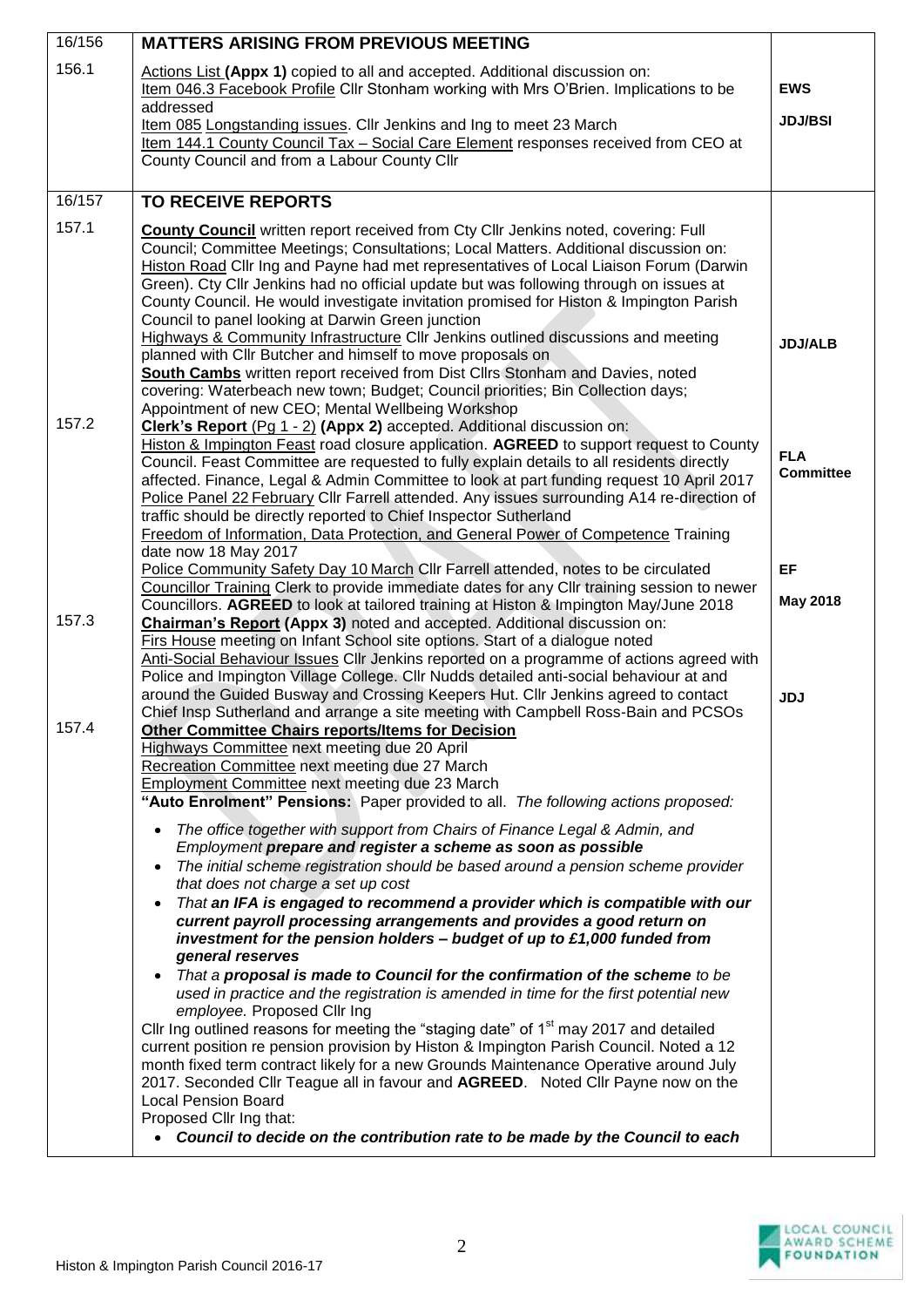|        | employee who stays enrolled in the scheme.<br>Council recommend the employer percentage it would wish to contribute to the<br>pension scheme of new employees.<br>Full discussion followed on relevant percentage contribution rates to be implemented. |            |
|--------|---------------------------------------------------------------------------------------------------------------------------------------------------------------------------------------------------------------------------------------------------------|------------|
|        | Issues discussed:                                                                                                                                                                                                                                       |            |
|        | • Equitability for same roles/scales                                                                                                                                                                                                                    |            |
|        | Defined benefit schemes v defined contribution schemes                                                                                                                                                                                                  |            |
|        | Talks underway with CAPALC on possible improvements in LGPS provision<br>$\bullet$                                                                                                                                                                      |            |
|        | Decision needed by May 2017 Full Council<br>$\bullet$                                                                                                                                                                                                   |            |
|        | <b>AGREEED</b> to postpone decision until May meeting when better information would be<br>available                                                                                                                                                     | May agenda |
| 157.5  | <b>Working Group/Task &amp; Finish Group Reports</b>                                                                                                                                                                                                    |            |
|        | Neighbourhood Plan meeting due 23 March 2017                                                                                                                                                                                                            |            |
|        | Public Art Working Party meeting due 30 March 2017. To agree "Quacky Races"                                                                                                                                                                             |            |
|        | application process, paper provided to all (Appx 4). Both Public Art Working Party and                                                                                                                                                                  |            |
|        | Environment Committee had discussed the proposals from A T Associates. Issues raised:                                                                                                                                                                   |            |
|        | Good guidance from Council required - Cllr Nudds and Clerk to guide discussions                                                                                                                                                                         | <b>PJN</b> |
|        | Time definition unclear, timetable required                                                                                                                                                                                                             |            |
|        | Some concern over "manufactured" process                                                                                                                                                                                                                |            |
|        | Better value alternative unknown and non-local professional service<br>Opportunities open to AT Associates for match funding applications                                                                                                               |            |
|        | $\bullet$<br>Proposed Cllr Ing, seconded Cllr Jocelyn 16 in favour, 1 abstention and AGREED that                                                                                                                                                        |            |
|        | "Environment Committee and Public Art Working Party work with Cllr Nudds and                                                                                                                                                                            |            |
|        | Clerk in partnership with A T Associates, and a sum of £1,500 be put aside to pay                                                                                                                                                                       |            |
|        | for AT Associates' efforts throughout the process of proposing and completing                                                                                                                                                                           |            |
|        | projects within the allocated funds for Public Art."                                                                                                                                                                                                    |            |
|        | Community Park Project Working Party informal meetings held. Cllr Davies reported on                                                                                                                                                                    |            |
|        | current position:                                                                                                                                                                                                                                       |            |
|        | • Conditional agreement with Solicitors, due to be finalised May 2017                                                                                                                                                                                   |            |
|        | Flagship Housing carrying out sequential testing of sites, prior to engaging Access<br>$\bullet$<br>and Drainage consultants                                                                                                                            |            |
|        | • Stakeholder meeting due May/June                                                                                                                                                                                                                      |            |
|        | Next Working Party meeting due after Easter. Public statement to be considered                                                                                                                                                                          |            |
|        | Committee Structure Task & Finish meeting held 27 February, report from Cllr Butcher                                                                                                                                                                    |            |
|        | noted, on-going                                                                                                                                                                                                                                         |            |
|        | Youth Task & Finish informal meeting held 24 February, Service Level Agreement now                                                                                                                                                                      |            |
|        | signed, KPIs awaited. Liaison Officer required from September 2017 (currently Hooda                                                                                                                                                                     |            |
|        | Abdullah until July 2017), AGM item. Clerk to be main point of contact. Members recorded<br>thanks to Andrea Cowley, Youth Worker for work carried out to date and looked forward to                                                                    |            |
|        | working with her through the Connections Bus Project from April 2017                                                                                                                                                                                    |            |
|        | Kings Meadow Working Party meeting held 7 March, notes provided to all. Next meeting                                                                                                                                                                    |            |
|        | due 23 May                                                                                                                                                                                                                                              |            |
|        | Drainage Working Party no meeting held                                                                                                                                                                                                                  |            |
|        | Primary School Development Task & Finish no meeting held. Task & Finish members due                                                                                                                                                                     |            |
|        | to attend event at Junior School 21 March. Terms of Reference drafted, Chair Cllr Edd                                                                                                                                                                   | <b>EWS</b> |
|        | Stonham to meet Clerk 23 March to discuss first meeting arrangements                                                                                                                                                                                    |            |
| 16/158 | TO ACCEPT COMMITTEE REPORTS note actions and agree                                                                                                                                                                                                      |            |
|        |                                                                                                                                                                                                                                                         |            |
| 158.1  | Planning Committee draft minutes 28 February provided to all and accepted. Next                                                                                                                                                                         |            |
| 158.2  | meetings due 2 March, 4 April 2017<br><b>Environment Committee draft minutes 14 March provided to all and accepted. Next</b>                                                                                                                            |            |
|        | meeting due 30 May                                                                                                                                                                                                                                      |            |
|        |                                                                                                                                                                                                                                                         |            |
| 16/159 | TO RECEIVE FINANCE & ADMINISTRATION REPORT (Appx 2 Pgs 4 & 5)                                                                                                                                                                                           |            |
| 159.1  | Finance, Legal and Administration Committee next meeting due 10 April 2017                                                                                                                                                                              |            |
| 159.2  | Delegated payment of accounts noted                                                                                                                                                                                                                     |            |
| 159.3  | Approve payment of outstanding accounts Proposed Cllr Teague, seconded Cllr Foster all                                                                                                                                                                  |            |
|        | in favour and AGREED to approve. Payment for Tates £200 for work at The Coppice to be                                                                                                                                                                   |            |
|        | withheld until work complete                                                                                                                                                                                                                            |            |
|        | Noted ex-gracia payment for Youth admin additional hours for grant funded work. All<br>Councillors reminded that expenses claims required by 31 March                                                                                                   |            |

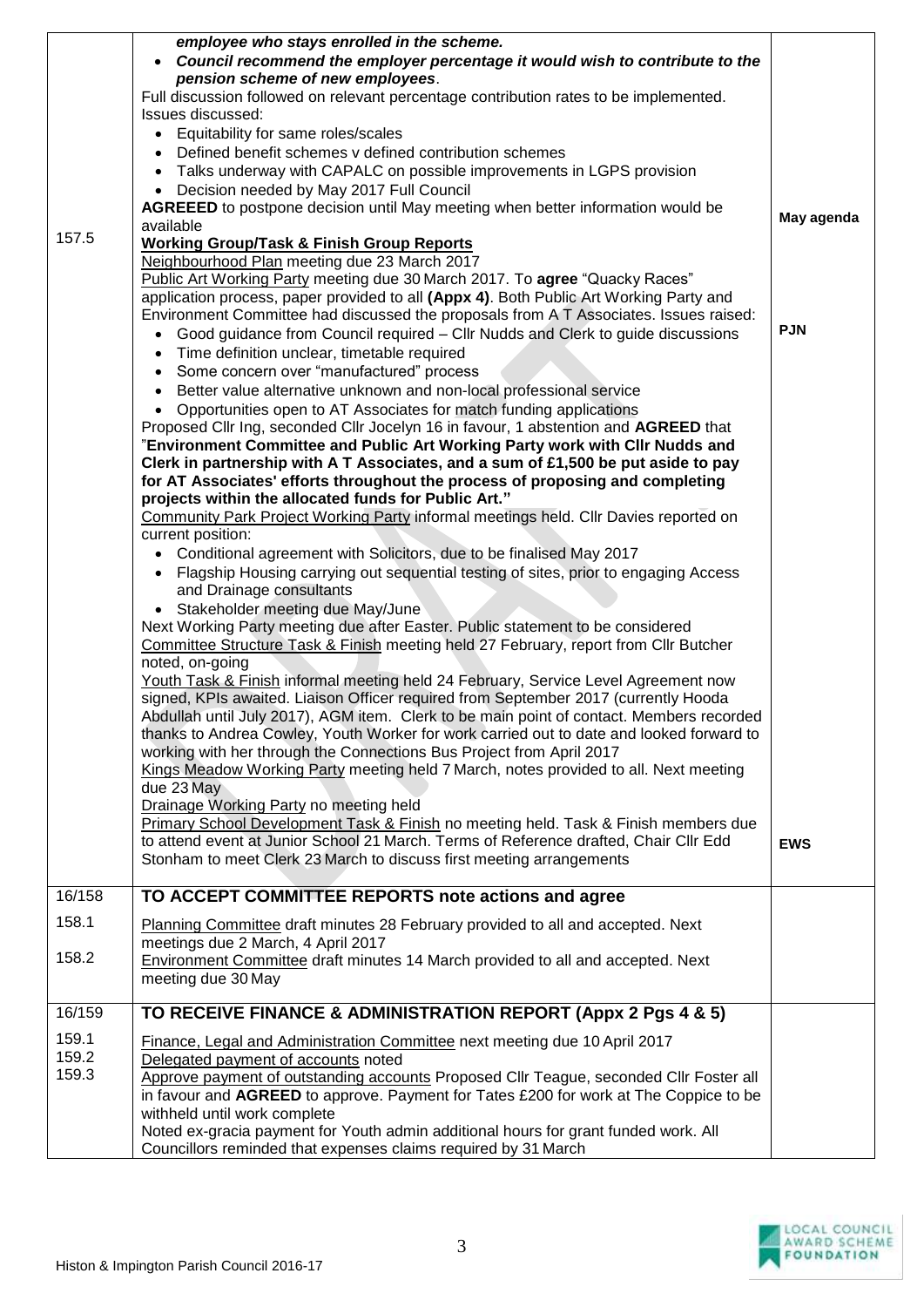| 159.4<br>159.5 | Amounts paid in noted<br>To Review Standing Orders and Financial Regulations Cllrs had responded advising<br>papers received, read and accepted. Proposed Cllr Ing, seconded Cllr Teague all in favour<br>and AGREED to accept, noting that Employment Committee would be reviewing Standing<br>Orders again in relation to Appraisals                                                                                                                                                                                                                                                                                                                                                                                                                                                                                                                                                        | Employment<br><b>Committee</b> |
|----------------|-----------------------------------------------------------------------------------------------------------------------------------------------------------------------------------------------------------------------------------------------------------------------------------------------------------------------------------------------------------------------------------------------------------------------------------------------------------------------------------------------------------------------------------------------------------------------------------------------------------------------------------------------------------------------------------------------------------------------------------------------------------------------------------------------------------------------------------------------------------------------------------------------|--------------------------------|
| 16/160         | <b>RECENT CORRESPONDENCE</b>                                                                                                                                                                                                                                                                                                                                                                                                                                                                                                                                                                                                                                                                                                                                                                                                                                                                  |                                |
| 160.1<br>160.2 | Circulation file available on request<br>Feast Market 2 July. AGREED to book a stall for the Parish Council, in addition to<br>Timebanking stand and County Council Assistive Technology stand. AGREED cost of £20<br>per stall                                                                                                                                                                                                                                                                                                                                                                                                                                                                                                                                                                                                                                                               |                                |
| 16/161         | <b>OTHER MATTERS</b>                                                                                                                                                                                                                                                                                                                                                                                                                                                                                                                                                                                                                                                                                                                                                                                                                                                                          |                                |
| 161.1          | With agreement of the Council, Chair brought forward item 161.2. Chair left the meeting<br>for item 161.1 and 161.3 (IVC & High Street Task & Finish), Chair taken by Cllr Butcher.<br>Impington Village College Histon & Impington Parish Council notes that:<br>Cambridgeshire schools have been underfunded for many years, and that the<br>Government is consulting (closing 22nd March) on proposals for a new funding formula<br>And that despite claims that the new formula will be fairer, heads of secondary schools<br>(including IVC) across Cambridgeshire have expressed fears over "unsustainable<br>pressures" if the proposed formula is implemented (see, for example, item in Cambridge<br>News: http://www.cambridge-news.co.uk/news/cambridge-news/were-breaking-point-<br>village-college-12717831 and letter from IVC Rob Campbell and Ryan Kelsall to all<br>parents: |                                |
|                | http://www.impington.cambs.sch.uk/attachments/download.asp?file=334&type=pdf)<br>Proposal: That H&I Council responds to the National Funding Formula<br>Consultation, supporting the views of IVC as expressed at:<br>http://www.impington.cambs.sch.uk/news/?pid=1&nid=1&storyid=210. Proposed Cllr<br>D W Payne who outlined campaigns re underfunding of Cambridgeshire schools in the<br>past and proposals put forward by Government on "fairness and stability" giving rise to the<br>maximum funding applicable. Seconded Cllr Teague all in favour and AGREED                                                                                                                                                                                                                                                                                                                         |                                |
| 161.2          | Health & Wellbeing Group To agree to establishment and to:<br>Refine the draft terms of reference<br>1)                                                                                                                                                                                                                                                                                                                                                                                                                                                                                                                                                                                                                                                                                                                                                                                       |                                |
|                | 2)<br>Identify key players, and get input to terms of reference - and signed up to<br>membership<br>Call first meeting no later than end of June 2017 and to confirm Councillor<br>3)<br>representation.                                                                                                                                                                                                                                                                                                                                                                                                                                                                                                                                                                                                                                                                                      |                                |
|                | To additionally agree that the new Group considers recommendations set out in<br>report dated 7 March 2017 on Parish Council opportunities in Assistive Technology<br>Awareness provided to all, including funding a stall on the Feast Market in July.<br>Paper provided to all (Appx 5)<br>The item had been deferred in 2016 and was now brought forward again as the<br>Committee Restructure work was likely to take some time to come to fruition. It was not<br>intended to prejudice any future decisions on restructuring.<br>Discussion on:                                                                                                                                                                                                                                                                                                                                         |                                |
|                | Desire for all groups working on Health & Wellbeing to talk to each other. Noted<br>$\bullet$<br>network already in place between some groups<br>A central group could: give priority input on what is relevant and important. Noted<br>$\bullet$<br>importance of "bottom up" ideas coming out of passion or focus of individuals and<br>work already being undertaken; talk more meaningfully to County Council; evolve<br>into a Council Committee<br>A chance for the Parish Council to get better governance on where spending money<br>$\bullet$<br>Loneliness - combat programme running through Timebanking in Cambridgeshire<br>Proposed Cllr Payne, seconded Cllr Ing, all in favour and AGREED. No membership<br>confirmed                                                                                                                                                         |                                |
| 161.3          | High Street Task & Finish Group<br>Council noted the recent decision by Les Wards to terminate its business in the High<br>Street, recent reports of changes to the business tax regime which might adversely affect<br>our High Street businesses, specifically concerns about the impact of these changes on                                                                                                                                                                                                                                                                                                                                                                                                                                                                                                                                                                                |                                |